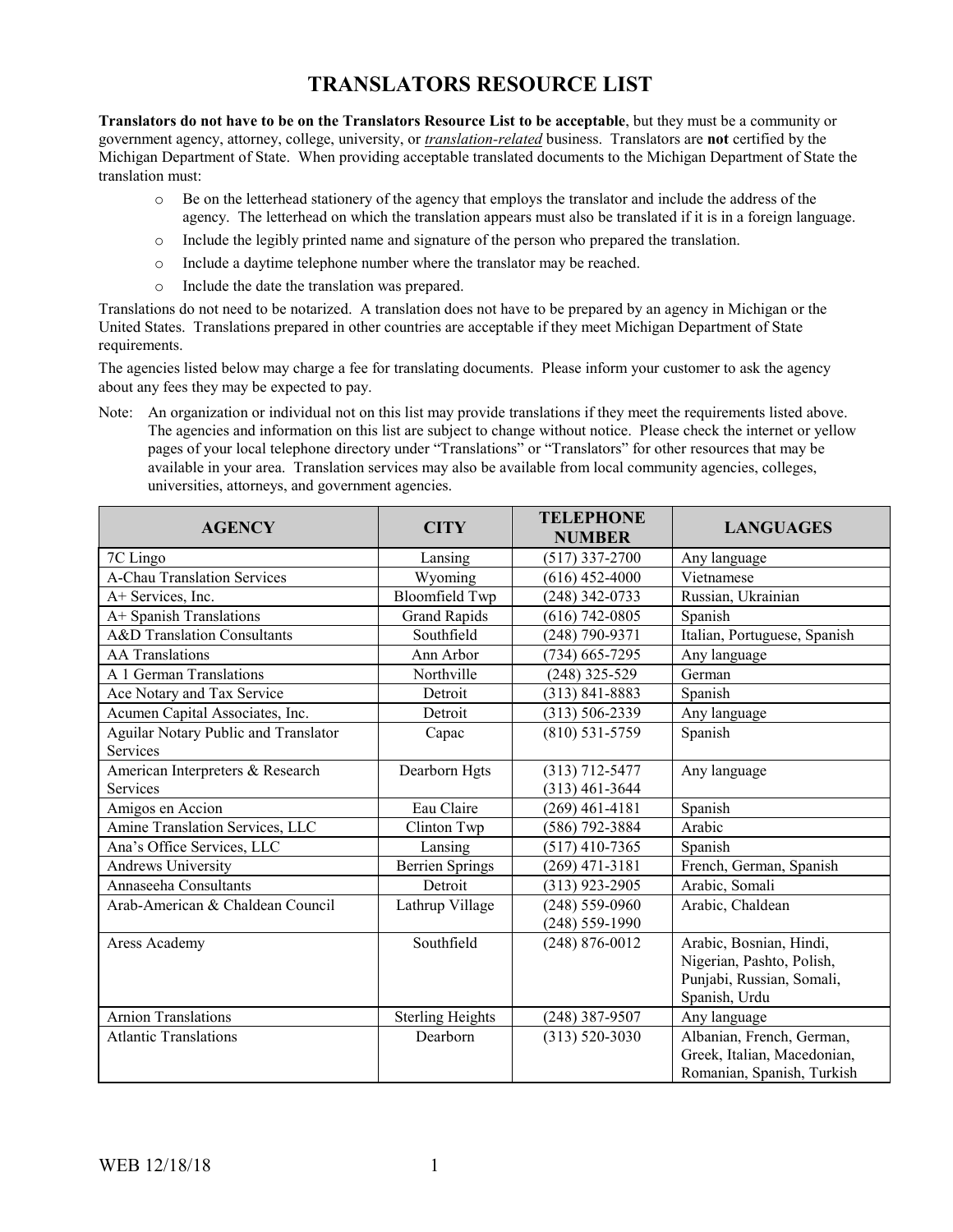| <b>AGENCY</b>                                             | <b>CITY</b>                 | <b>TELEPHONE</b><br><b>NUMBER</b>                        | <b>LANGUAGES</b>                                                                                           |
|-----------------------------------------------------------|-----------------------------|----------------------------------------------------------|------------------------------------------------------------------------------------------------------------|
| <b>Baker College</b>                                      | Flint                       | $(810)$ 766-4160<br>$(810)$ 766-4159                     | Taiwanese                                                                                                  |
| <b>Bi-Lingual Communications</b>                          | Auburn Hills                | $(248)$ 364-4178                                         | Spanish                                                                                                    |
| Boloms Globalnet, Inc.                                    | Detroit                     | $(313)$ 341-4777                                         | Arabic, French, German,<br>Italian, Portuguese, Spanish                                                    |
| Brazilian Portuguese Language Services                    | Whitmore Lake               | $(810)$ 231-6596                                         | Portuguese                                                                                                 |
| <b>Bromberg and Associates</b>                            | Southfield                  | $(313) 871 - 0080$                                       | Any language                                                                                               |
| <b>CALL Immigration Services</b>                          | <b>Grand Rapids</b>         | $(616)$ 452-2433                                         | Bosnian (Serbo-Croatian),<br>French, Italian, Russian,<br>Spanish, Vietnamese                              |
| Catholic Charities of Lenawee                             | Adrian                      | $(517)$ 263-4681                                         | Spanish                                                                                                    |
| Catholic Human Development Outreach                       | <b>Grand Rapids</b>         | $(616)$ 248-3030                                         | Bosnian (Serbo-Croatian),<br>French, Spanish, Vietnamese                                                   |
| Catholic Social Services of Oakland                       | Pontiac                     | $(248)$ 338-4250                                         | Spanish                                                                                                    |
| Centro Hispano                                            | Waterford                   | $(248)$ 618-9273                                         | Spanish                                                                                                    |
| Coin a Phrase Language Services                           | Livonia                     | $(734)$ 968-8264                                         | French                                                                                                     |
| Comisal, LLC                                              | Ann Arbor                   | $(734)$ 971-0805                                         | Spanish                                                                                                    |
| Connie's Translating Service                              | Hartford                    | $(269)$ 424-9952                                         | Spanish                                                                                                    |
| <b>Cristo Rey Community Center</b>                        | Lansing                     | $(517)$ 372-4700                                         | Spanish                                                                                                    |
| <b>Crusecom Technology Consultants</b>                    | Oscoda                      | (989) 739-5070                                           | Arabic, Spanish                                                                                            |
| D's Translating Service                                   | Muskegon                    | $(231)$ 206-0064                                         | Spanish                                                                                                    |
| Danka International                                       | Hamtramck                   | $(313) 871 - 0080$                                       | Any language                                                                                               |
|                                                           |                             | $1$ pm - $9$ pm                                          |                                                                                                            |
| <b>Devonshire Productions</b>                             | West Bloomfield             | $(248)$ 910-1655                                         | Spanish                                                                                                    |
| Diaspora Services                                         | Livonia                     | $(313) 506 - 5065$                                       | French, Italian, Moldavian,<br>Romanian                                                                    |
| Diocese of Saginaw Hispanic Ministries<br>Cultural Center | Saginaw                     | $(989)$ 797-6646                                         | Spanish                                                                                                    |
| Direct Immigration and Translation<br>Services            | Lathrup Village             | $(248)$ 395-2278<br>$(248)$ 395-2279<br>$(248)$ 736-3038 | Arabic                                                                                                     |
| Diversified Graphix                                       | Troy                        | $(248) 879 - 6702$                                       | Portuguese                                                                                                 |
| Dunya Translations, LLC                                   | South St Paul,<br><b>MN</b> | $(651) 788 - 3289$                                       | Arabic                                                                                                     |
| Eastern Michigan University                               | Ypsilanti                   | $(734)$ 487-0130                                         | French, German, Japanese,<br>Spanish                                                                       |
| El Centro of Bethany Christian Services                   | Holland                     | $(616)$ 396-3391                                         | Spanish                                                                                                    |
| Encouraging Words International                           | <b>Grand Rapids</b>         | $(616)$ 363-5993                                         | Bosnian (Serbo-Croatian),<br>Chinese, Czech, French,<br>German, Italian, Spanish,<br>Ukrainian, Vietnamese |
| <b>ENLACES</b>                                            | Kalamazoo                   | $(269)$ 553-3304<br>$(269)$ 599-2653                     | Arabic, French, Italian,<br>Portuguese, Spanish                                                            |
| Erbach & Associates                                       | Norton Shores               | $(231)$ 798-4903                                         | Spanish                                                                                                    |
| <b>Espanol Translations</b>                               | <b>Grand Rapids</b>         | $(616)$ 451-6777                                         | Spanish                                                                                                    |
| Executive Language Services, Inc.                         | Southfield                  | $(248)$ 357-0625                                         | Any language                                                                                               |
| Ferris State University                                   | <b>Big Rapids</b>           | $(231) 591 - 3988$                                       | French, German, Spanish                                                                                    |
| Forefront Corporation                                     | Ann Arbor                   | $(248)$ 705-2605                                         | Dutch, French, German                                                                                      |
| Genuine Language Services, LLC                            | W. Orange, NJ               | $(917) 742 - 7474$                                       | French                                                                                                     |
| German Communications                                     | Auburn Hills                | $(248)$ 377-4306                                         | German                                                                                                     |
| German-English-Translations-Services<br><b>LLC</b>        | Rochester Hills             | $(248)$ 613-0427                                         | German                                                                                                     |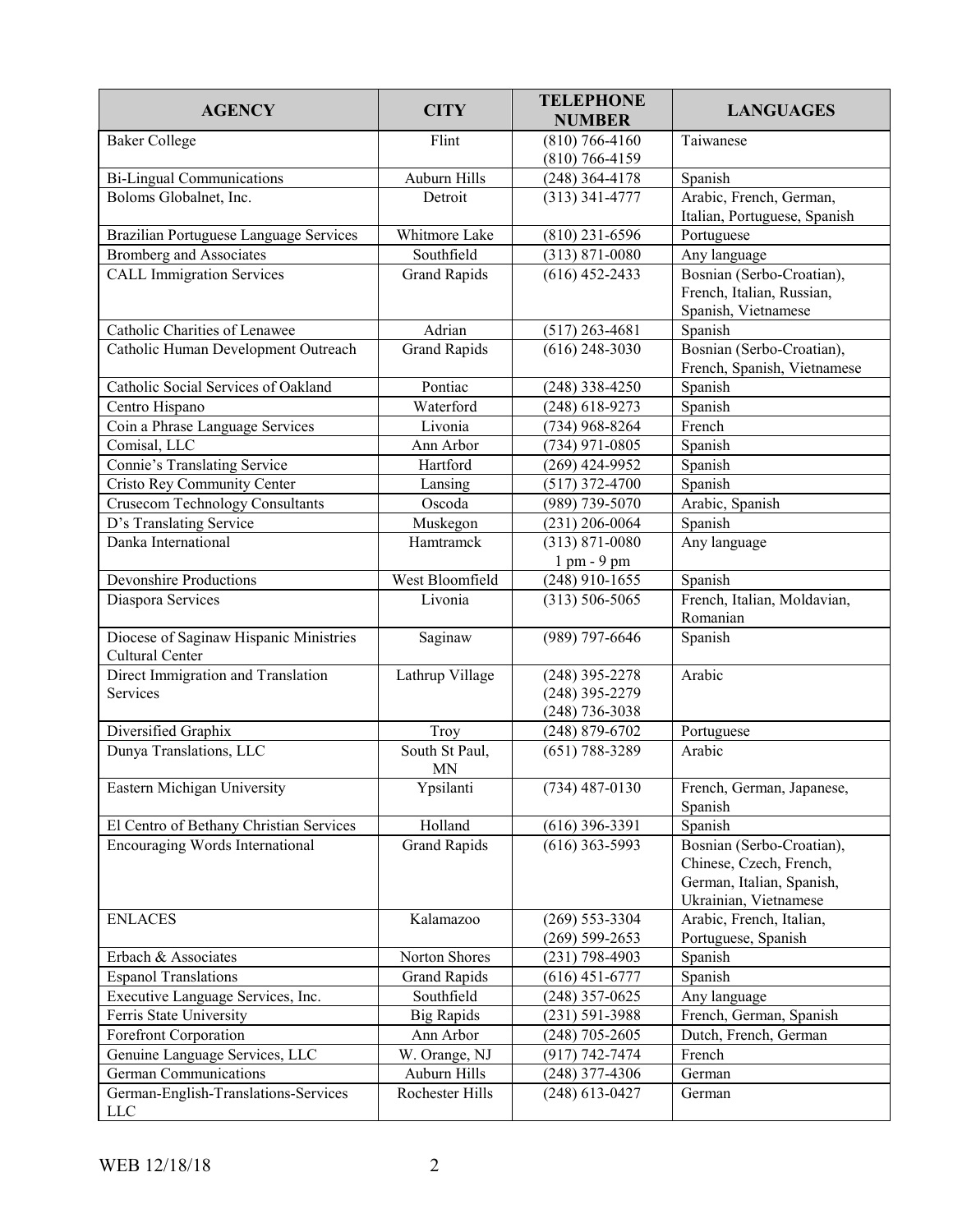| <b>AGENCY</b>                             | <b>CITY</b>             | <b>TELEPHONE</b><br><b>NUMBER</b> | <b>LANGUAGES</b>                                     |
|-------------------------------------------|-------------------------|-----------------------------------|------------------------------------------------------|
| Global ATR, Inc.                          | <b>Sterling Heights</b> | $(586)$ 795-8100                  | Any language                                         |
| Global Language Links, LLC                | Troy                    | $(248) 632 - 6446$                | Any language                                         |
| Global Language Solutions, LLC            | Shelby Township         | $(844)$ 698-3777                  | Any language                                         |
|                                           |                         | $(586)$ 778-4188                  |                                                      |
| Global LT                                 | Troy                    | $(248) 786 - 0999$                | Any Language                                         |
| Good Samaritan Baptist Church             | Lawrence                | $(269)$ 427-0110                  | Spanish                                              |
| Groeneveld Productions & Translations     | Madison, WI             | $(608)$ 231-9985                  | Dutch, Flemish                                       |
|                                           |                         | $(608)$ 239-3233                  |                                                      |
| Hillsdale College                         | Hillsdale               | $(517)$ 437-7341                  | French, German, Spanish                              |
| Hispanic American Council                 | Kalamazoo               | $(269)$ 385-6279                  | Spanish                                              |
| Hispanic Center of Western Michigan       | <b>Grand Rapids</b>     | $(616) 742 - 0200$                | Spanish                                              |
| Hispanic Services                         | Imlay City              | $(810)$ 724-3665                  | Spanish                                              |
| Hispanic Technology Community Center      | Flint                   | $(810)$ 424-3760                  | Spanish                                              |
| Horizon Solutions3, Inc.                  | <b>Sterling Heights</b> | $(586)$ 978-8333                  | Albanian, Arabic, Bosnian,                           |
|                                           |                         |                                   | Chaldean, Filipino, French,                          |
|                                           |                         |                                   | German, Italian, Japanese,                           |
|                                           |                         |                                   | Korean, Macedonian, Polish,                          |
|                                           |                         |                                   | Romanian, Spanish, Turkish                           |
| Interactive Designs for Translation &     | <b>East Lansing</b>     | $(517) 575 - 8878$                | Chinese                                              |
| Instruction                               |                         | $(517)$ 337-4486                  |                                                      |
| International Institute                   | Flint                   | $(810) 767 - 0720$                | Any language                                         |
| <b>International Translating Bureau</b>   | Southfield              | $(248) 559 - 1677$                | Any language                                         |
| <b>International Translation Services</b> | Dearborn                | $(313) 563 - 7850$                | Bosnian (Serbo-Croatian),                            |
|                                           |                         |                                   | Croatian, Macedonian, Serbian                        |
| International Translations & Services     | <b>Sterling Heights</b> | $(586)$ 202-0512                  | Albanian, Italian, Polish,                           |
|                                           |                         | $(586)$ 726-7564                  | Russian, Spanish                                     |
| Interpress, Inc.                          | Detroit and             | $(313)$ 365-4547                  | Albanian, Arabic, Bosnian                            |
|                                           | Harper Woods            |                                   | (Serbo-Croatian), Czech,<br>French, German, Italian, |
|                                           |                         |                                   | Japanese, Lithuanian,                                |
|                                           |                         |                                   | Mandarin, Polish, Russian,                           |
|                                           |                         |                                   | Slovak, Spanish, Ukrainian                           |
| Interpretations Unlimited, LLC            | Rochester               | $(248)$ 904-0218                  | Albanian, Arabic, Bosnian,                           |
|                                           |                         |                                   | Chaldean, Russian, Serbo-                            |
|                                           |                         |                                   | Croatian, Spanish                                    |
| Interpreter/Translator Services, Inc.     | Grosse Pointe           | $(313)$ 331-4285                  | Albanian, Arabic, Bosnian                            |
|                                           | Park                    | $(313) 821 - 5521$                | (Serbo-Croatian), Chinese,                           |
|                                           |                         |                                   | Czech, French, German, Hindi,                        |
|                                           |                         |                                   | Italian, Japanese, Macedonian,                       |
|                                           |                         |                                   | Polish, Portuguese, Romanian,                        |
|                                           |                         |                                   | Russian, Spanish, Vietnamese                         |
| J & A Services                            | Holland                 | $(616)$ 796-8300                  | Spanish                                              |
| J & M Service                             | Westland                | $(734) 522 - 4524$                | Spanish                                              |
| J & S Translations                        | Belleville              | $(734) 796 - 0310$                | Spanish                                              |
| J Bergasse Co Inc.                        | Ferndale                | $(248)$ 398-2532                  | <b>Brazilian Portuguese</b>                          |
| Kalamazoo Valley Community College        | Kalamazoo               | $(269)$ 488-4236                  | French, Spanish                                      |
| Kan Group                                 | Detroit                 | $(313) 566 - 0546$                | Any language                                         |
| <b>KNE Translating Services</b>           | <b>Sterling Heights</b> | $(586)$ 979-5229                  | Any language                                         |
| LA 6 Mini-Mart/ Notary/ Income Tax/       | Muskegon                | $(231) 722 - 7179$                | Spanish                                              |
| Translating                               |                         |                                   |                                                      |
| La Amistad Unida                          | Saginaw                 | (989) 529-2272                    | Spanish                                              |
| Lakeshore Latino Outreach Center, Inc.    | Holland                 | $(616)$ 499-4872                  | Spanish                                              |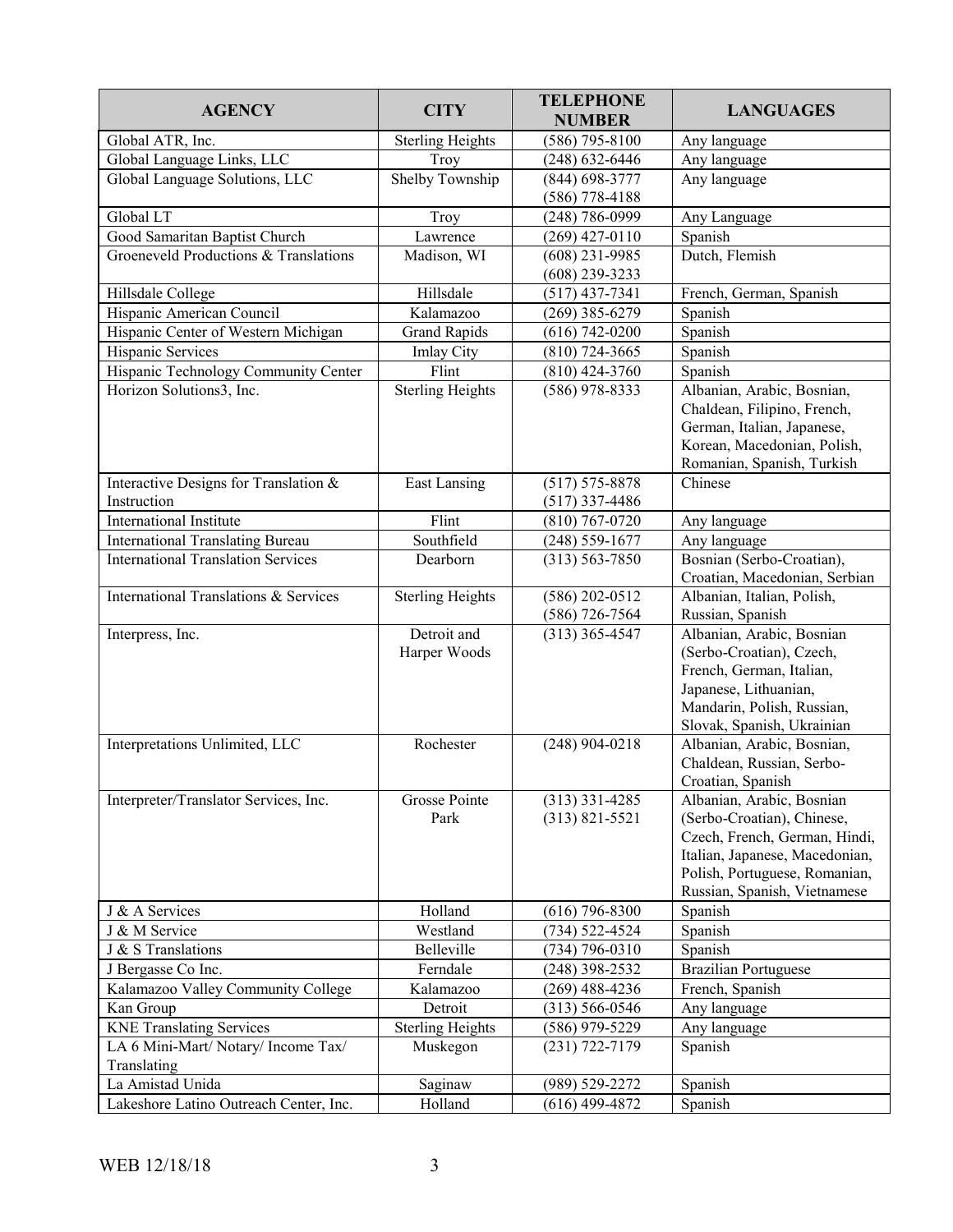| <b>AGENCY</b>                                                         | <b>CITY</b>         | <b>TELEPHONE</b><br><b>NUMBER</b>                                              | <b>LANGUAGES</b>                                                                                     |
|-----------------------------------------------------------------------|---------------------|--------------------------------------------------------------------------------|------------------------------------------------------------------------------------------------------|
| LaOficina                                                             | Detroit             | $(313) 554 - 0060$                                                             | Arabic, French, German,<br>Portuguese, Spanish                                                       |
| Language Center International                                         | Southfield          | $(248)$ 355-5506                                                               | Any language                                                                                         |
| Language Experts                                                      | Washington          | $(586)$ 677-1096                                                               | French, Spanish                                                                                      |
| Language Line Services                                                | Monterey, CA        | $(877)$ 735-9770                                                               | Any language                                                                                         |
| Language Services                                                     | Petoskey            | $(231)$ 439-5181                                                               | Spanish                                                                                              |
| Languages International                                               | <b>Grand Rapids</b> | $(616)$ 285-0005                                                               | Any language                                                                                         |
| Lansing Catholic Social Services                                      | Lansing             | $(517)$ 484-1010                                                               | Arabic, Bosnian (Serbo-<br>Croatian), Somali, Spanish,<br>Vietnamese                                 |
| Lansing Somali Bantu Organization                                     | Lansing             | $(517)$ 484-5022                                                               | Bantu Chizigua, Burundi,<br>Somali, Swahili                                                          |
| LAR Counseling Services, LLC                                          | Holland             | $(616) 886 - 8045$                                                             | Spanish                                                                                              |
| Latin-Americans for Social and Economic<br>Development, Inc. (La Sed) | N/A                 | N/A                                                                            | N/A                                                                                                  |
| Latin Americans United for Progress, Inc.                             | Holland             | $(616)$ 392-5058                                                               | Spanish                                                                                              |
| Let's Word                                                            | Houghton            | $(248)$ 921-3956                                                               | Catalan, French, Spanish                                                                             |
| Liaison Linguistics                                                   | Wyoming             | $(616) 560 - 8492$<br>$(616) 581 - 7356$<br>$(616)$ 249-1696<br>(888) 870-7943 | Arabic, Bosnian, Burmese,<br>Spanish, Swahili, Vietnamese                                            |
| Lingua Science                                                        | Ann Arbor           | $(734)$ 930-1553                                                               | Japanese                                                                                             |
| Linguistic Arete, LLC                                                 | Haslett             | $(517)$ 214-1344                                                               | Burmese, French German,<br>Italian, Mandarin Chinese,<br>Portuguese, Russian, Spanish                |
| <b>Link Translations</b>                                              | New York, NY        | $(212)$ 697-0509                                                               | Any language                                                                                         |
| Lost In Translation                                                   | Hart                | $(231) 873 - 0809$                                                             | Spanish                                                                                              |
| Lutheran Social Services of Michigan                                  | Southfield          | $(248)$ 423-2790                                                               | Albanian, Arabic, Bosnian<br>(Serbo-Croatian), Chaldean,<br>French, Romanian, Spanish,<br>Vietnamese |
| Marielas Bilingual Services                                           | Holland             | $(616)$ 283-1952                                                               | Spanish                                                                                              |
| Maylin Income Tax Service                                             | Wyoming             | $(616) 828 - 3815$                                                             | Spanish                                                                                              |
| Metro Language Services                                               | Dearborn            | $(313) 782 - 3366$                                                             | Any language                                                                                         |
| <b>MGR</b> Translation                                                | Hamtramck           | $(313) 673 - 9072$                                                             | Polish                                                                                               |
| Mi Reina, LLC                                                         | Milford             | $(248)$ 361-3979                                                               | Spanish                                                                                              |
| Michigan State University                                             | <b>East Lansing</b> | $(517)$ 353-0740<br>$(517)$ 353-8351                                           | Arabic, Chinese, German,<br>Japanese, Russian, Swahili<br>French, Greek, Italian                     |
|                                                                       |                     | $(517)$ 355-8350                                                               | Portuguese, Spanish                                                                                  |
| Monroe Community College                                              | Monroe              | $(734)$ 384-4153                                                               | French, German                                                                                       |
| Moore Interpreter, Inc.                                               | <b>Grand Rapids</b> | $(616)$ 247-4810                                                               | Creole, Spanish, Vietnamese                                                                          |
| <b>MRG</b> Translations                                               | Holland             | $(616)$ 392-5358                                                               | Spanish                                                                                              |
| <b>MTM</b> Translations                                               | Lake City           | $(231)$ 920-8345                                                               | Spanish                                                                                              |
| Multilanguage Services Inc.                                           | Plymouth            | $(734) 564 - 1180$                                                             | Any language                                                                                         |
| Multilingual Services                                                 | Walled Lake         | $(248)$ 722-1471<br>$(248)$ 960-0488                                           | Russian, Ukrainian                                                                                   |
| Musashi International, Inc.                                           | Southfield          | $(248)$ 358-1911                                                               | Japanese                                                                                             |
| New Vallarta Tax and Translation Services                             | Kalamazoo           | $(269)$ 385-2281                                                               | Spanish                                                                                              |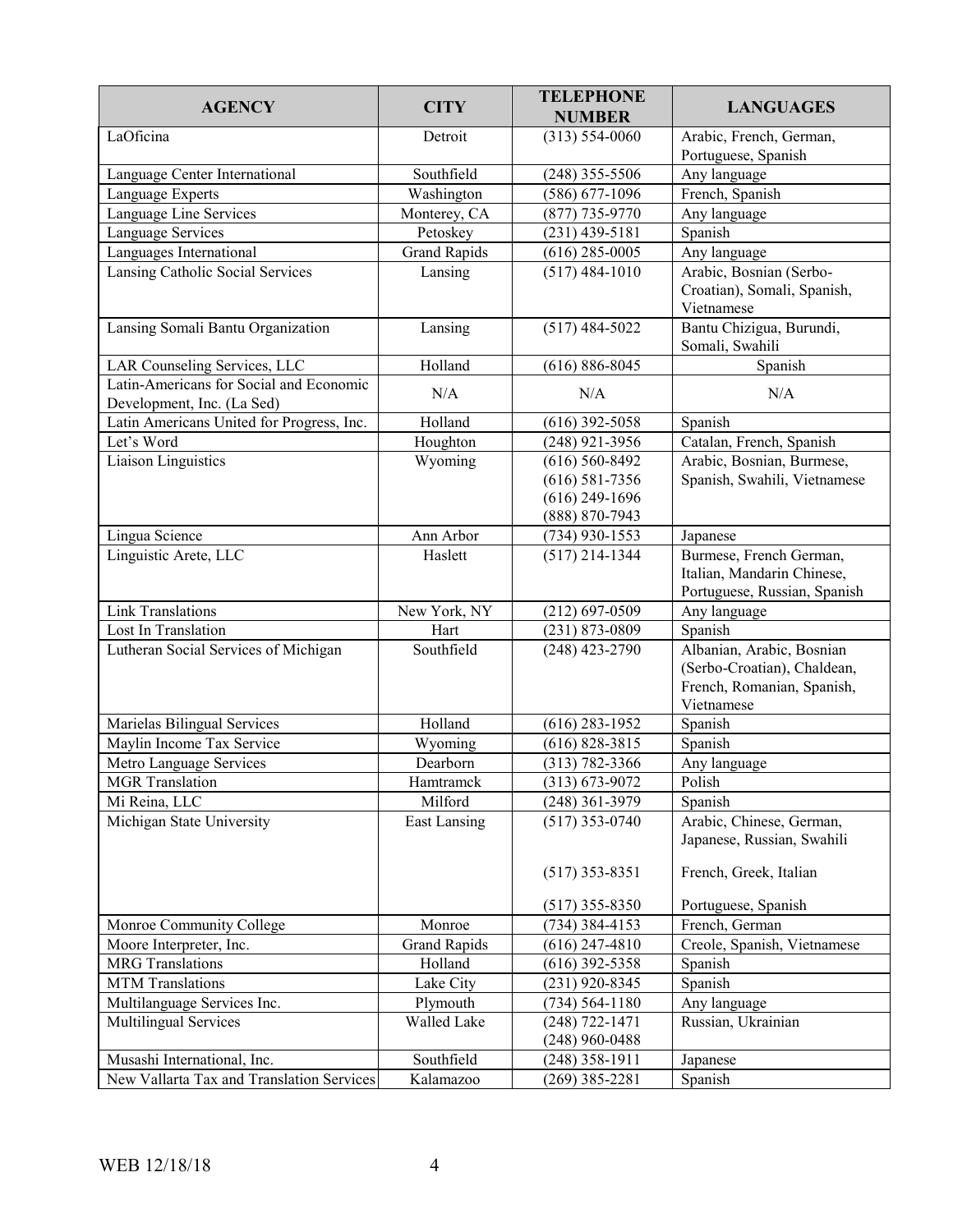| <b>AGENCY</b>                                         | <b>CITY</b>             | <b>TELEPHONE</b><br><b>NUMBER</b>         | <b>LANGUAGES</b>                                                  |
|-------------------------------------------------------|-------------------------|-------------------------------------------|-------------------------------------------------------------------|
| Northern Michigan University                          | Marquette               | $(906)$ 227-1000                          | Finnish, French, German,<br>Hebrew, Italian, Japanese,            |
|                                                       |                         |                                           | Portuguese, Russian, Spanish                                      |
| <b>ODA</b> Translations                               | West Bloomfield         | $(248)$ 302-1275                          | Japanese                                                          |
| <b>Olas Translations</b>                              | Ann Arbor               | $(734)$ 213-5396                          | Spanish                                                           |
| OmniCom International                                 | Kalamazoo               | $(269)$ 323-8887                          | Czech, French, German,<br>Hungarian, Polish, Slovak,<br>Spanish   |
| PALS International                                    | Troy                    | $(248)$ 362-2060                          | Any language                                                      |
| Persia House of Michigan                              | West Bloomfield         | $(248)$ 302-1447                          | Farsi, Persian                                                    |
| <b>Pimentel Multiple Services</b>                     | <b>Grand Rapids</b>     | $(616)$ 475-0755                          | Spanish                                                           |
| Practicos                                             | Hart                    | $(231) 873 - 5900$                        | Spanish                                                           |
| Pro-Tax & Notary - Translation Services               | Holland                 | $(616)$ 392-7603                          | Spanish                                                           |
| Professional Translation & Interpretation<br>Services | Kalamazoo               | $(269)$ 324-4303                          | Spanish                                                           |
| Rainbow Visa and Passport Services                    | Dearborn                | $(313) 582 - 3322$                        | Arabic, Chaldean, French                                          |
| Rashmawi Translation Services                         | Flint                   | $(810)$ 732-5955                          | Arabic                                                            |
| Richardson International                              | West Bloomfield         | $(248) 865 - 5099$                        | Chinese, Japanese                                                 |
| Rojas Translating Services                            | Coldwater               | $(517)$ 278-4038                          | Spanish                                                           |
| Salman Translation & Immigration                      | Dearborn                | $(313)$ 333-2421                          | Arabic, French, German                                            |
| Sanchez Income Tax & Translation<br>Services          | <b>Grand Rapids</b>     | $(616)$ 248-3688                          | Spanish                                                           |
| <b>SCT Translation Service</b>                        | Detroit                 | $(313) 841 - 4411$<br>$12$ pm $- 6:30$ pm | Spanish                                                           |
| Servicio Latino                                       | Williamsburg            | $(231)$ 267-5214                          | Spanish                                                           |
| Servicios Diversos, LLC                               | Ann Arbor               | (734) 973-9824                            | French, German, Italian,<br>Portuguese, Russian, Spanish,<br>Thai |
| Simply Understood                                     | Richardson, TX          | $(214)$ 458-5539                          | Spanish                                                           |
| Spanish Language Services                             | Hart                    | $(231) 873 - 8145$                        | Spanish                                                           |
| St. Clair County Community College                    | Port Huron              | $(810)$ 989-5578                          | French, German, Spanish                                           |
| St. Clement of Rome Catholic Church                   | Romeo                   | $(586)$ 752-9611                          | Spanish                                                           |
| Suzuki Associates                                     | West Bloomfield         | $(248) 851 - 5494$                        | Japanese                                                          |
| Suzuki Myers & Associates                             | Novi                    | $(248)$ 344-0909                          | Japanese                                                          |
| Trans-Type International                              | Midland                 | $(989) 631 - 2424$                        | Arabic, Chinese, French,<br>German, Italian, Korean,<br>Spanish   |
| <b>Translation Consultants</b>                        | Brownstown              | $(734) 783 - 0633$                        | Romanian                                                          |
| <b>Translation Services of Muskegon County</b>        | Muskegon                | $(231) 736 - 7776$                        | Spanish                                                           |
| <b>Translations Unlimited</b>                         | <b>Grand Rapids</b>     | $(616)$ 942-5742                          | Any language                                                      |
| <b>Transport Translations LLC</b>                     | Kentwood                | $(616)$ 706-6394                          | Spanish                                                           |
| Trident Trade Group                                   | Warren                  | $(586)$ 759-6563                          | Russian, Ukrainian                                                |
| Ukrainian Cultural Center                             | Warren                  | $(586)$ 757-8130                          | Russian, Ukrainian                                                |
| United International Services 1 Inc                   | Dearborn                | $(313) 846 - 6903$                        | Arabic, Farzi, French,<br>Spanish, Urdu                           |
| University Translators Services LLC                   | Ann Arbor               | $(734)$ 665-7295                          | Any language                                                      |
| <b>Verbum Translations</b>                            | Troy                    | $(248)$ 224-8600                          | French, German, Japanese,<br>Romanian, Spanish                    |
| Vital International Programs                          | <b>Sterling Heights</b> | $(586)$ 795-2500<br>ext. 105              | Any language                                                      |
| Voces                                                 | <b>Battle Creek</b>     | $(269)$ 841-4111                          | Any language                                                      |